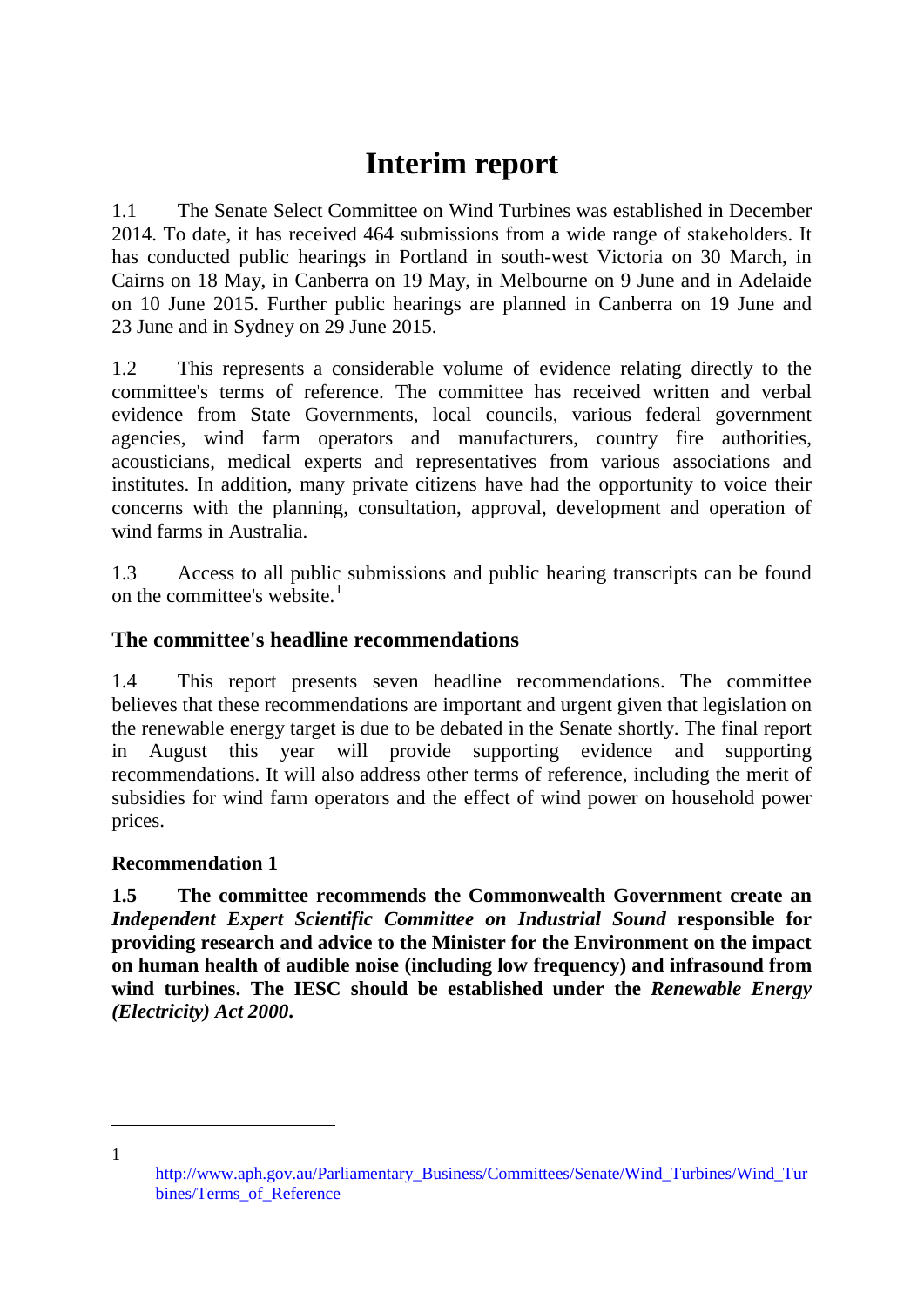#### **Recommendation 2**

**1.6 The committee recommends that the National Environment Protection Council establish a** *National Environment Protection (Wind Turbine Infrasound and Low Frequency Noise) Measure* **(NEPM). This NEPM must be developed through the findings of the** *Independent Expert Scientific Committee on Industrial Sound***. The Commonwealth Government should insist that the ongoing accreditation of wind turbine facilities under the** *Renewable Energy (Electricity) Act 2000* **in a State or Territory is dependent on the NEPM becoming valid law in that State or Territory.**

#### **Recommendation 3**

**1.7 The committee recommends that the Commonwealth Government introduce** *National Wind Farm Guidelines* **which each Australian State and Territory Government should reflect in their relevant planning and environmental statutes. The committee proposes these guidelines be finalized within 12 months and that the Commonwealth Government periodically assess the Guidelines with a view to codifying at least some of them.**

#### **Recommendation 4**

**1.8 The committee recommends that eligibility to receive Renewable Energy Certificates should be made subject to general compliance with the** *National Wind Farm Guidelines* **and specific compliance with the NEPM. This should apply immediately to new developments, while existing and approved wind farms should be given a period of no more than five years in which to comply.**

#### **Recommendation 5**

**1.9 The committee recommends that the Commonwealth Government establish a** *National Wind Farm Ombudsman* **to handle complaints from concerned community residents about the operations of wind turbine facilities accredited to receive renewable energy certificates. The Ombudsman will be a one-stop-shop to refer complaints to relevant state authorities and help ensure that complaints are satisfactorily addressed.**

#### **Recommendation 6**

**1.10 The committee recommends that the Commonwealth Government impose a levy on wind turbine operators accredited to receive renewable energy certificates to fund the costs of the** *Independent Expert Scientific Committee on Wind Turbines***—including the funding of additional research—and the costs of a National Wind Farm Ombudsman.**

#### **Recommendation 7**

**1.11 The committee recommends that the data collected by wind turbine operators relating to wind speed, basic operation statistics including operating hours and noise monitoring should be made freely and publicly available on a**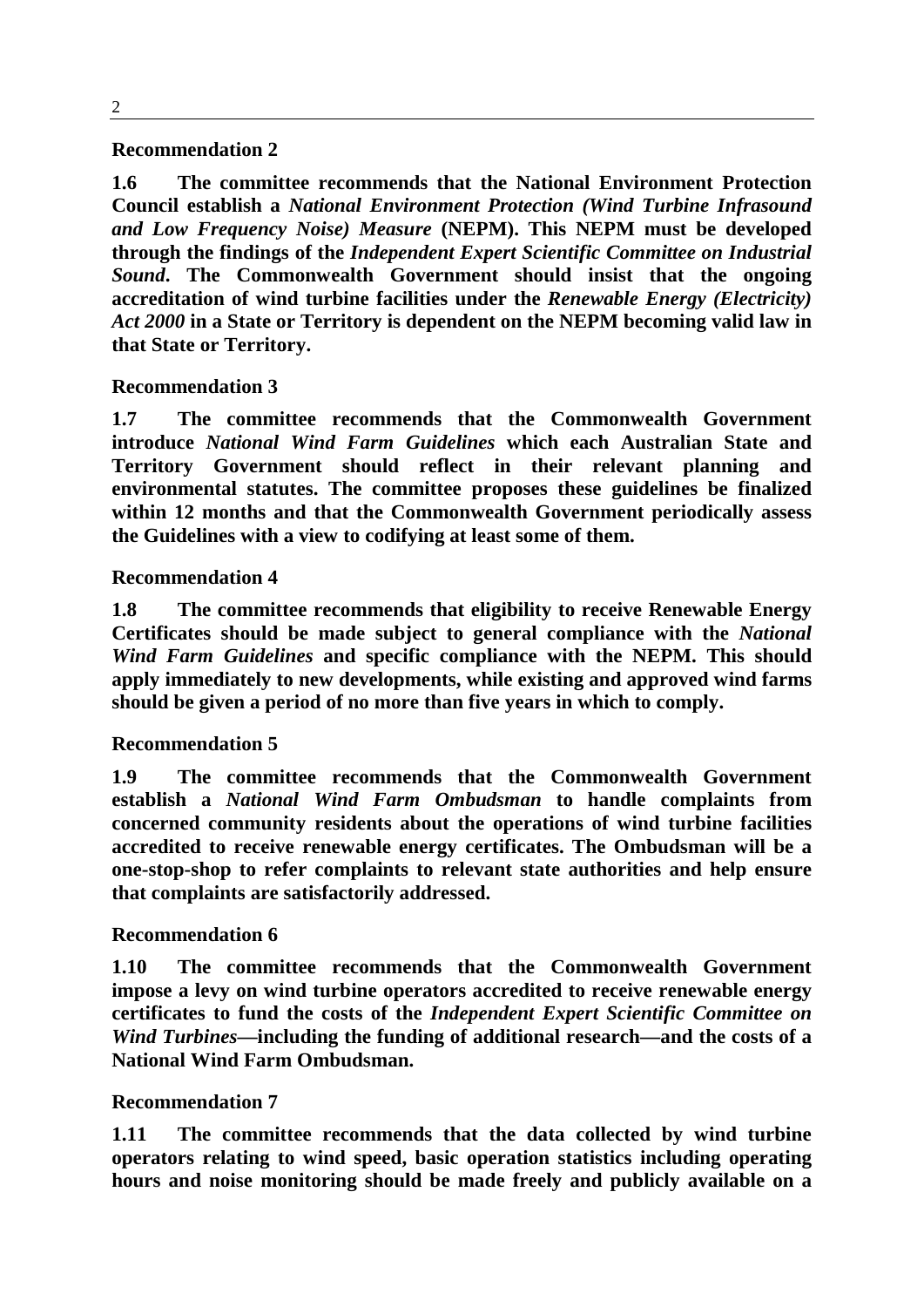**regular basis. The proposed** *Independent Expert Scientific Committee* **should consult with scientific researchers and the wind industry to establish what data can be reasonably made freely and publicly available from all wind turbine operations accredited to receive renewable energy certificates.**

#### **Wind farms and human health**

-

1.12 Why are there so many people who live in close proximity to wind turbines complaining of similar physiological and psychological symptoms? As with previous Senate inquiries, this committee has gathered evidence from many submitters attributing symptoms of dizziness, nausea, migraines, high blood pressure, tinnitus, chronic sleep deprivation and depression to the operation of nearby wind turbines. The committee invites the public to read and consider the evidence of people who have experienced these symptoms and who attribute their anxiety and ill health to the operation of turbines.[2](#page-2-0)

1.13 These health affects should not be trivialised or ignored. The committee was particularly distressed by renewable energy advocates, wind farm developers and operators, public officials and academics who publicly derided and sometimes lampooned local residents who were genuinely attempting to make known the adverse health effects they were suffering.

1.14 The committee is aware of people complaining of these impacts who have since left their family home. Some now live a nomadic and uncertain existence. In one case, the now deserted home had been in the family for five generations—since the 1840s. These are not decisions taken lightly. Having left the turbine vicinity, several witnesses noted that the symptoms had faded if not disappeared.<sup>[3](#page-2-1)</sup>

1.15 Some submitters attribute these illnesses to a 'nocebo effect'—a result of expectations of harm rather than exposure to turbine activity. This claim has been made by Professor Simon Chapman, a sociologist by training and a professor of Public Health at Sydney University. He has labelled wind turbine syndrome 'a communicated disease', claiming that it 'spreads by…being talked about and is therefore a strong candidate for being defined as a psychogenic condition'.<sup>[4](#page-2-2)</sup>

1.16 However, most people recognise that noise including low frequency noise could cause these impacts and emphasise that noise standards, properly enforced, are

<span id="page-2-0"></span><sup>2</sup> See submissions 17, 18, 34, 35, 42, 56, 60, 122, 204, 206, 208, 209, 210, 211, 219 and 337 and the evidence of affected residents from the public hearing transcripts of 30 March, 18 May and 9 and 10 June 2015.

<span id="page-2-1"></span><sup>3</sup> See the evidence of Mr Peter Jelbart, *Proof Committee Hansard*, 30 March 2015, p. 72.

<span id="page-2-2"></span><sup>4</sup> Professor Simon Chapman, 'Wind turbine syndrome: a classic communicated disease', *Australasian Science*, October 2012, vol. 33, no. 8, p. 36. See also *The Australia Institute*, *submission 67*, p. 20.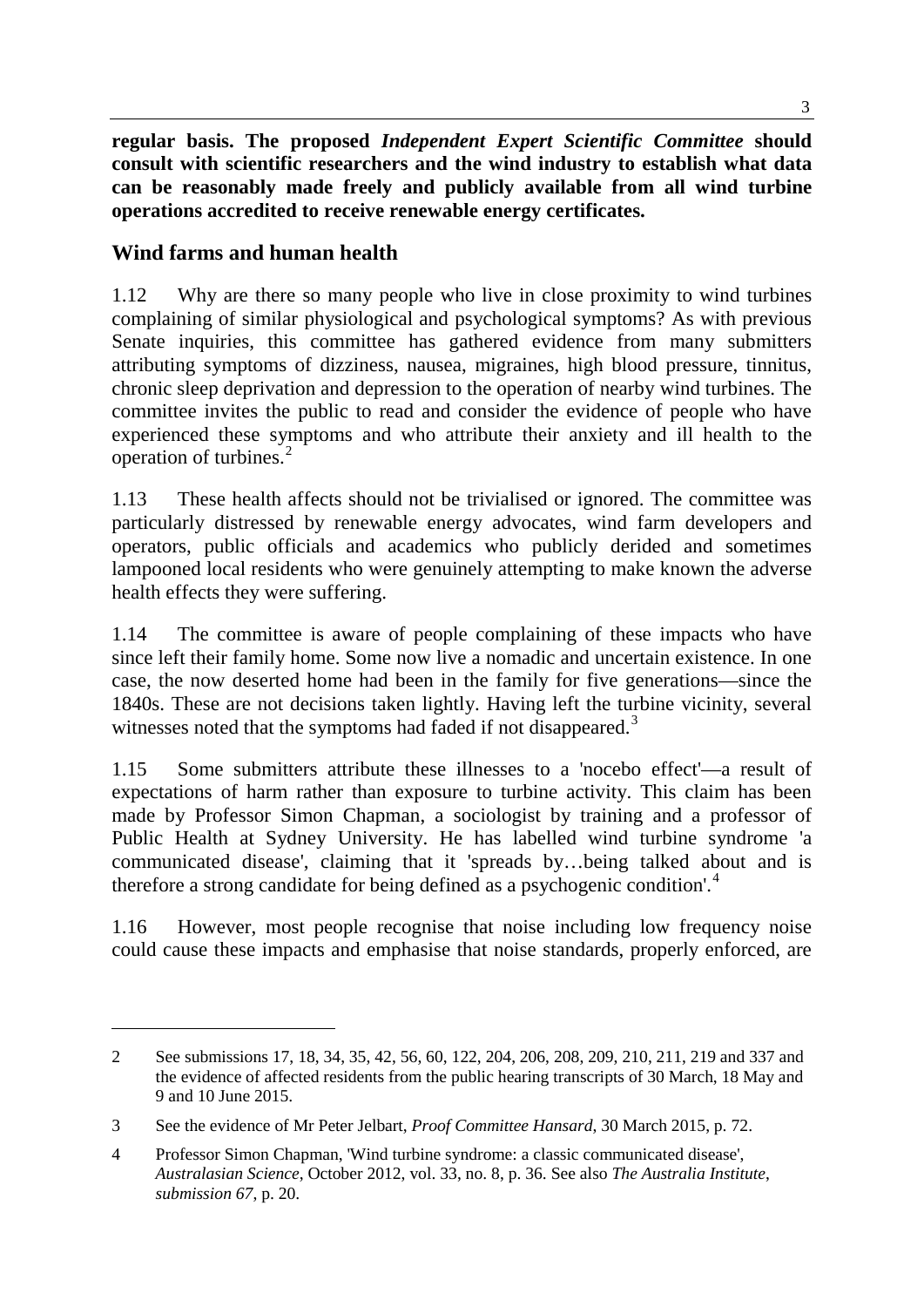crucial to ensuring public safety.<sup>[5](#page-3-0)</sup> This view acknowledges that the noise from wind turbines creates annoyances which can manifest in sleep disruption. The clear remedy is to set noise standards (such as the New Zealand Standard) and enforce these standards. This is essentially the public position of the relevant authorities in Australia.

## **The need to investigate infrasound and low frequency noise from turbines and its effect on human health**

1.17 The committee highlights the need for more research into the impact of low frequency noise and infrasound (0–20 hertz) from wind turbines on human health.<sup>[6](#page-3-1)</sup> A 2014 pilot study conducted by acoustician Mr Steven Cooper found a correlation between infrasound emitting from turbines at Cape Bridgewater in Victoria and 'sensations' felt, and diarised, by six residents of three nearby homes. By identifying a unique infrasound 'wind turbine signature', recording it as present in the homes, and linking it to 'sensations' felt by the residents, Mr Cooper's research has received international attention<sup>[7](#page-3-2)</sup>

1.18 It is clear that the extent and nature of wind turbines' impact on human health is a contested issue. The nocebo effect, the existing standards for measuring audible noise $8$  and the NHMRC's 2011 literature review<sup>[9](#page-3-4)</sup> have all been criticised by submitters and witnesses to this inquiry. The criticisms relate both to flaws in methodology and to inaccurate and incomplete findings.

1.19 Fundamentally, the lack of detailed, reliable data does not allow for a proper scientific conclusion to be drawn. The committee is struck by the considerable gaps in understanding about the impact of wind turbines on human health. These gaps have widely acknowledged key issues, both explicitly and implicitly:

• the NHMRC found in February 2014 that 'there is currently no consistent evidence that wind farms cause adverse health effects in humans'. While maintaining this stance, in February 2015, the NHMRC recognised that the body of direct evidence on wind farms and human health is *'small and of poor* 

<span id="page-3-0"></span><sup>5</sup> This is the view of the various wind farm operators. See submissions by AGL Energy (83), Ergon Energy (84), RATCH Australia (116), Wind Prospect (167) and Trustpower (173) and Infigen (425).

<span id="page-3-1"></span><sup>6</sup> A distinction is made between noise (which is audible) and sound (which is both audible and sub-audible).

<span id="page-3-2"></span><sup>7</sup> See *Submission 254*. For praise of Mr Cooper's work, see Mr Peter Mitchell, *submission 387*.

<span id="page-3-3"></span><sup>8</sup> See Atkinson & Rapley Consulting, *Submission 409*

<span id="page-3-4"></span><sup>9</sup> See Parkesbourne/Mummel Landscape Guardians Inc., *Submission 119*, pp 84–87.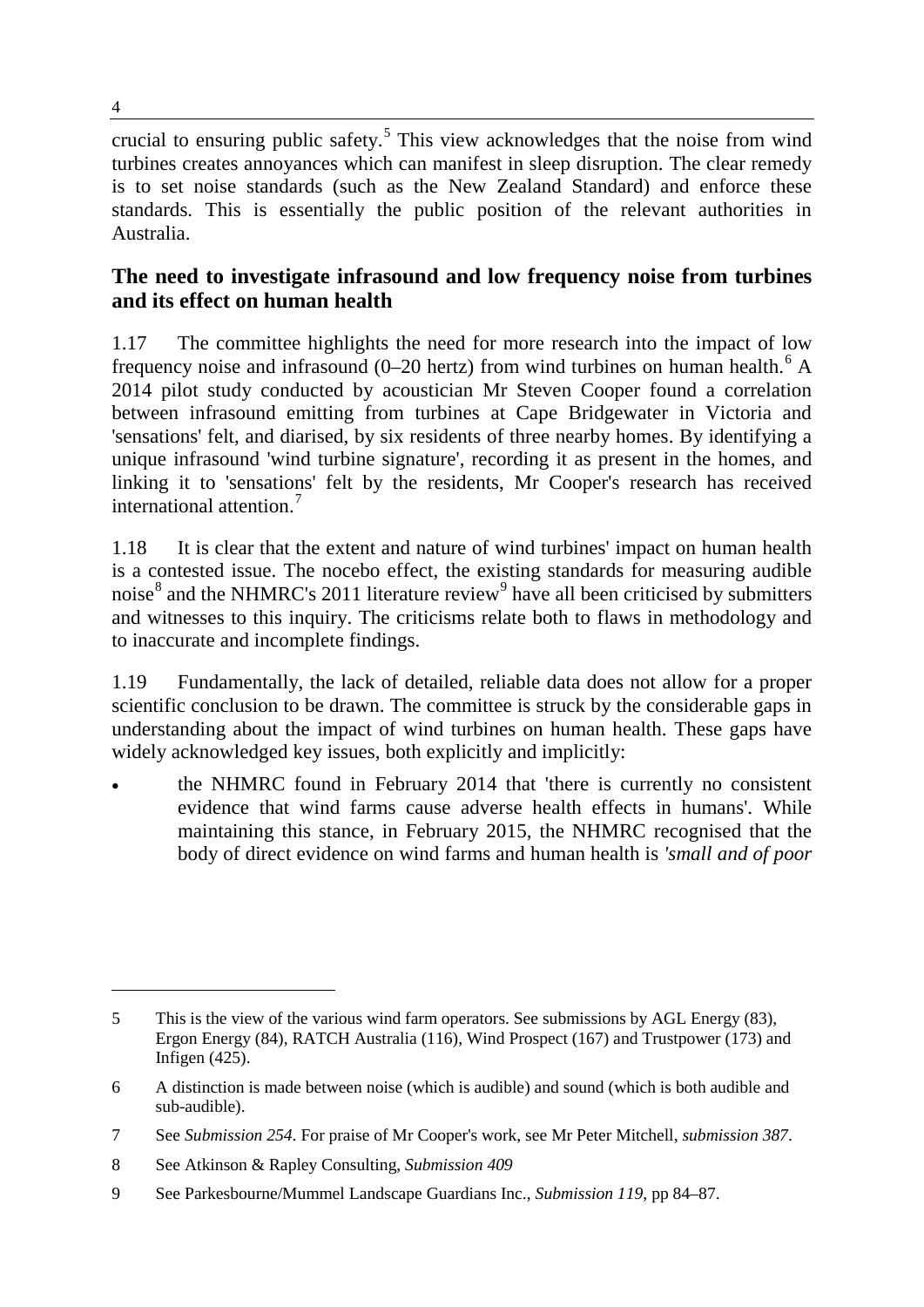*quality*'. It concluded that 'high quality research into possible health effects of windfarms, particularly within 1,500 metres, is warranted';  $^{10}$  $^{10}$  $^{10}$ 

- In June 2015, the German Medical Assembly forwarded a motion to the board of the German Medical Association for further research into the possible side effects of wind turbines. The committee has received advice from the German Medical Association that this motion proposes that the German Government provide the necessary funding to research potential adverse effects to health. The motion also argues that wind turbines should not be erected in the vicinity of residential areas until this research has yielded results. The Board of the German Medical Association has advised the committee that it will revisit the motion in July 2015; $^{11}$  $^{11}$  $^{11}$
- the position of several well-informed submitters that more research is needed, including;
	- criticism of the composition of the NHMRC Reference Group, and in particular the lack of acoustical expertise. One witness, who was a formal observer of the Reference Group process, noted that only one member of the panel was an acoustician, adding: 'No-one else on the panel had any idea of acoustics. They could not tell when they were being misled or information was being withheld'; $^{12}$  $^{12}$  $^{12}$
	- criticism of the 2010 and 2015 NHMRC reviews which ignored studies *in situ* of people reporting serious adverse effects and the nature of the exposures to which they are subject. A submitter noted: 'The NHMRC did examine some of these types of study but it was done as a secondary activity rather than the main focus and allowed it to base its conclusions predominantly on research settings that inevitably have weak power to detect material effects':<sup>[13](#page-4-3)</sup>
	- the importance of research that has a rigorous methodology, a level of independence and the outcomes of which are peer reviewed;  $14$
	- the claim of one eminent acoustician that wind farm entities have stifled some genuine research into the possible effects of wind farms. A prominent international organisation well equipped to evaluate

<span id="page-4-0"></span><sup>10</sup> National Health and Medical Research Council, 'NHMRC Statement: Evidence on Wind Farms and Human Health', February 2015, [https://www.nhmrc.gov.au/\\_files\\_nhmrc/publications/attachments/eh57\\_nhmrc\\_statement\\_win](https://www.nhmrc.gov.au/_files_nhmrc/publications/attachments/eh57_nhmrc_statement_wind_farms_human_health_0.pdf) d farms human health 0.pdf (accessed 10 June 2015). Emphasis added.

<span id="page-4-1"></span><sup>11</sup> Correspondence from Dr Ramin Parsa-Parsi, Head of International Affairs, German Medical Association, received 15 June 2015.

<span id="page-4-2"></span><sup>12</sup> Mr Peter Mitchell, *Proof Committee Hansard*, Melbourne, 9 June 2015, p. 16.

<span id="page-4-3"></span><sup>13</sup> Dr Michael Crawford, *Submission 316*, p. 8.

<span id="page-4-4"></span><sup>14</sup> Mr Kane Thornton, Clean Energy Council, *Proof Committee Hansard*, Melbourne, 9 June 2015, p. 3.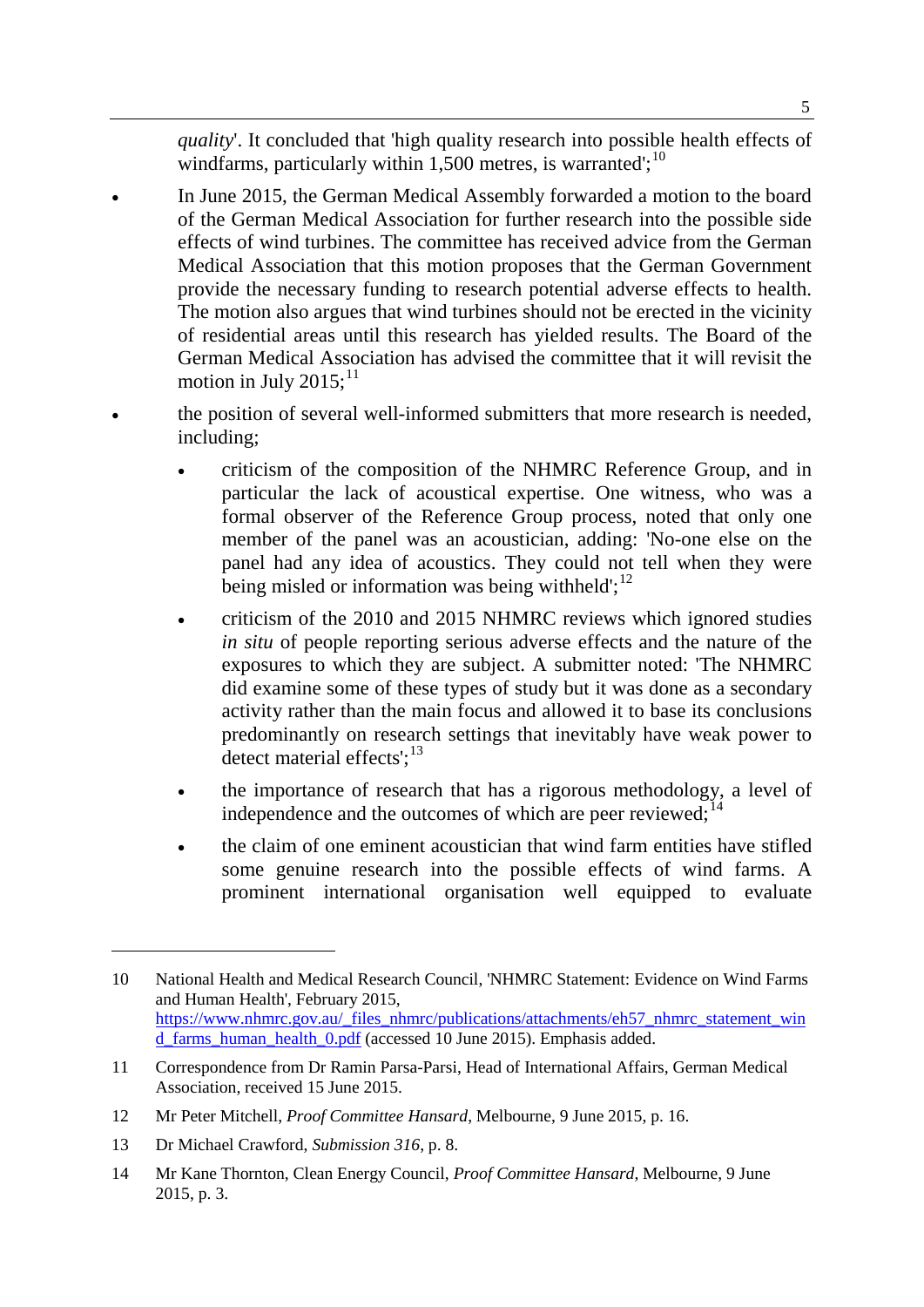infrasound data and analysis declined his invitation to examine his own research into wind farm infrasound;<sup>[15](#page-5-0)</sup> and

• a submitter's proposal for a thorough noise audit of all existing wind farms, using the methodology of Mr Steven Cooper, and incorporating the objective measurement of health effects (sleep quality, blood pressure, heart rate, stress hormones, etc) on neighbours, out to 10 kilometres from turbines.<sup>[16](#page-5-1)</sup>

1.20 Independent scientific research is needed into acoustic matters—such as whether each wind turbine has unique 'signature' and the effect of that signature on neighbouring turbines—and into health matters.

## **An Independent Expert Scientific Committee (IESC) on Industrial Sound**

1.21 The committee believes that there is an urgent need to establish an *Independent Expert Scientific Committee on Wind Turbines* (see recommendation 1). The IESC should work in a similar way to the IESC on Coal Seam Gas and Large Mining Development.<sup>[17](#page-5-2)</sup> It should have both a broad research and advisory role.

- 1.22 In terms of research, the IESC on Industrial Sound should be directed to:
- conduct independent, collaborative, multi-disciplinary research into the adverse impacts and risks to individual and community health and wellbeing associated with wind turbine projects and any other industrial projects;
- develop a national acoustic standard on infrasound and low frequency noise from wind turbines; and
- identify priorities for research projects to improve scientific understanding of the impacts of wind turbines on the health and quality of life of affected individuals and communities.

1.23 In terms of providing scientific advice based on this research, the IESC will have responsibility to:

- provide scientific and technical advice to the relevant state of territory environment minister to assess whether a proposed wind farm project poses risks to individual and community health; and
- provide advice to the environment minister on whether an existing wind farm project poses health risks to nearby residents.

<span id="page-5-0"></span><sup>15</sup> Mr Les Huson, *Proof Committee Hansard*, Melbourne, 9 June 2015, p. 60. The organisation is the Preparatory Commission for the Comprehensive Nuclear-Test-Ban Treaty Organization (CTBTO).

<span id="page-5-1"></span><sup>16</sup> Parkesbourne/Mummel Landscape Guardians Inc., *Submission 119*, p. 52. See also Mr Les Huson, *Proof Committee Hansard*, Melbourne, 9 June 2015, p. 61; Mr John McMahon, Victorian Wind Reform Alliance, *Proof Committee Hansard*, Melbourne, 9 June 2015, p. 67.

<span id="page-5-2"></span><sup>17</sup> See<http://www.iesc.environment.gov.au/>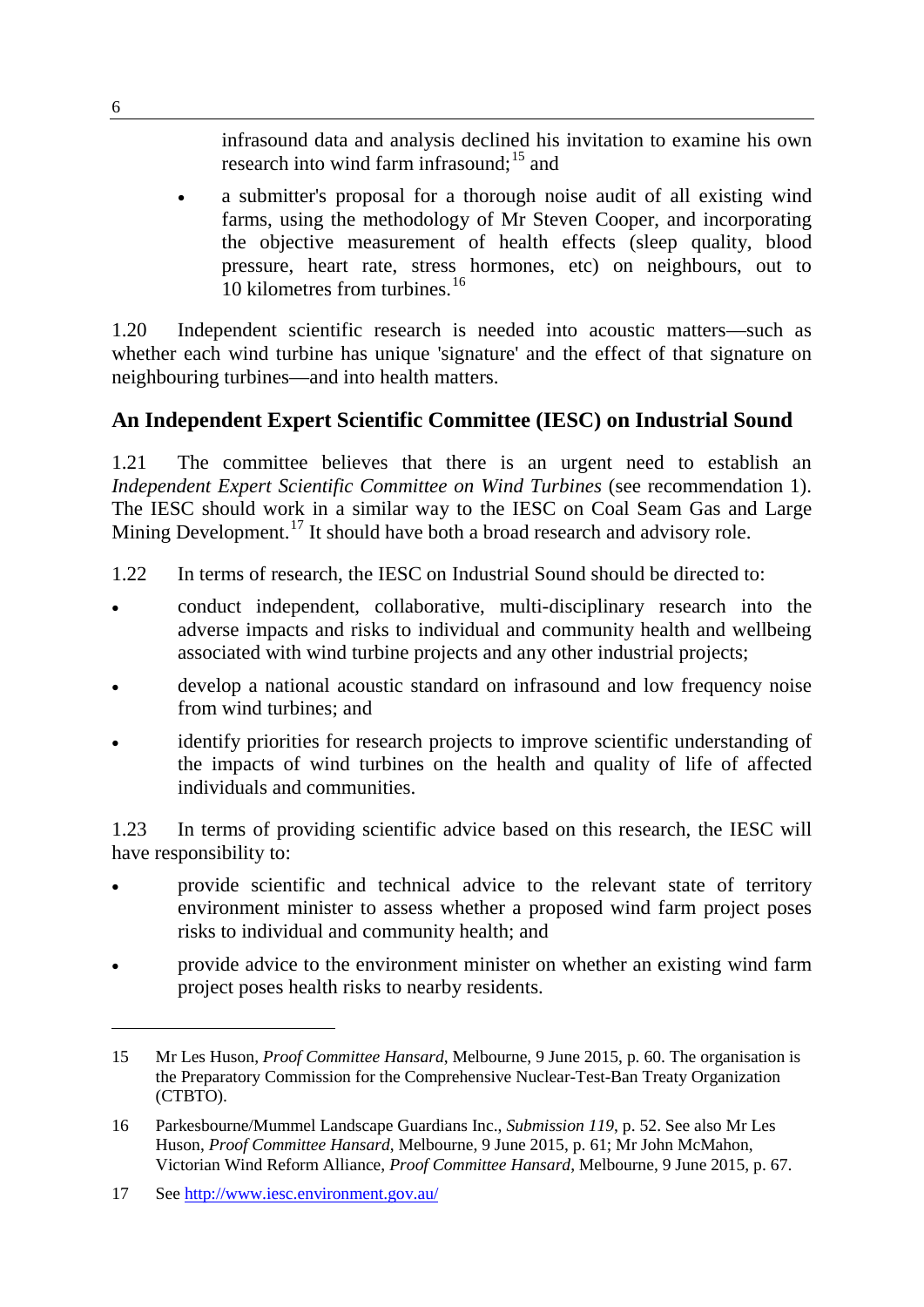1.24 The federal Minister for the Environment should be required to take the IESC's advice into account prior to any decision to grant accreditation for a new wind turbine facility. In this way, the federal government has an immediate mechanism to provide greater assurance that adverse impacts on health, sleep and quality of life are minimised from future wind farm developments.

### *Transparency of, and access to, data*

1.25 The committee heard that some researchers have had difficulty obtaining basic wind speed and other data from wind turbine operators to help conduct research into the impact of wind turbines on health. $18$  In evidence to the committee, some confirmed that such data is recorded by wind turbine operators as a matter of course.<sup>[19](#page-6-1)</sup>

1.26 This data could be used to help conduct independent research into the level of infrasound and low frequency noise being caused by wind turbine operators. In an environment where the state of the evidence of the impact of wind turbines is insufficient, any way of encouraging greater research should be seriously considered.

1.27 The committee believes that greater transparency of the data collected by wind turbine operators will assist further research on wind turbine impacts and help build greater community trust in wind turbine operations. The committee recommends that any non-commercial data (such as wind speed, basic turbine operation statistics including operating hours and noise monitoring) should be made freely and publicly available as a matter of course (recommendation 7). These transparency conditions should be consistent for all wind turbine operations. The proposed IESC should seek to establish what data should be made available and the format it should be presented in.

#### *Membership of the IESC on Industrial Sound*

1.28 The committee is acutely aware of the importance of ensuring that the research projects and outcomes of an IESC on Industrial Sound have integrity. In the committee's view, it is the way that past literature reviews have been framed and conducted that has led to a polarised debate and a general lack of engagement by many stakeholders. The NHMRC's 2011 literature review was focused on selective research. In the Cape Bridgewater study, Pacific Hydro commissioned only one study and set a very narrow research framework with a limited budget.<sup>[20](#page-6-2)</sup>

1.29 It is the committee's hope and expectation that an IESC will draw on the expertise of professionals with a range of views.<sup>[21](#page-6-3)</sup> The members should be drawn

<span id="page-6-0"></span><sup>18</sup> Mr Les Huson, *Proof Committee Hansard*, 9 June 2015, p. 59.

<span id="page-6-1"></span><sup>19</sup> See Mr Christopher Turnbull, Director, Sonus, *Proof Committee Hansard*, 10 June 2015, p. 14.

<span id="page-6-2"></span><sup>20</sup> See Pacific Hydro, *Submission 419*

<span id="page-6-3"></span><sup>21</sup> See Dr Bob Thorne, *Proof Committee Hansard*, 18 May 2015, p. 47. See also Ms Natalie Webster, *Submission 237*, p. 2.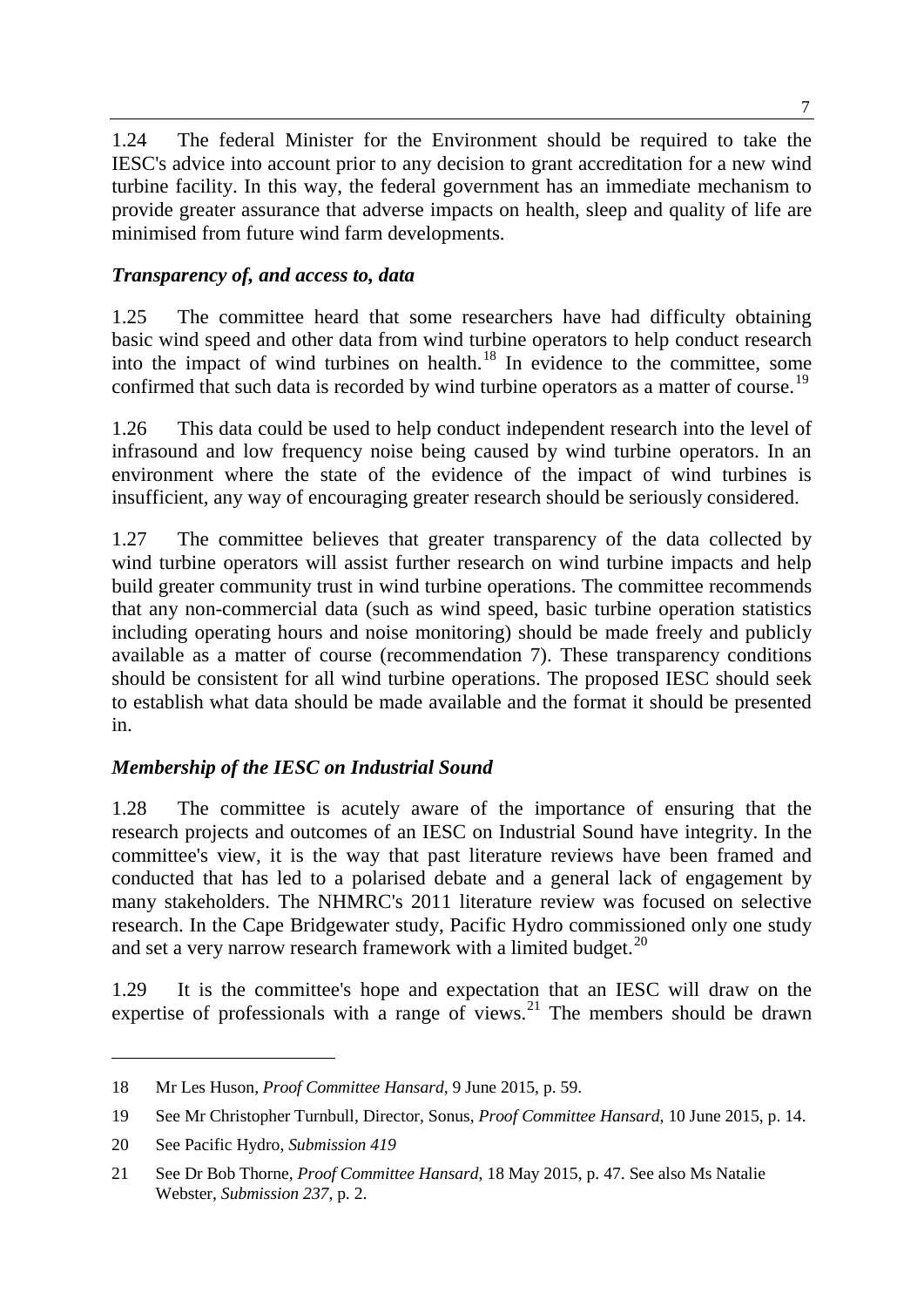from both the acoustical and medical communities and the research proposal complete with a detailed methodology—must be formally submitted to the COAG Council of Environment Ministers (also known as the National Environment Protection Council (NEPC)) for approval.<sup>[22](#page-7-0)</sup>

### *A levy to fund the IESC on Industrial Sound*

1.30 The committee is aware that maintaining the research, assessment and compliance work of an IESC on Industrial Sound will cost money. The committee proposes that a levy be applied on wind turbine operators accredited to receive renewable energy certificates to cover the cost of the research (see recommendation 6).

# **A National Environment Protection Measure on Infrasound**

1.31 It is important that the work of the IESC on Industrial Sound is reflected not only in Ministerial decisions on proposed and existing wind farms, but also in the States' and Territories' statutes. A good mechanism to achieve this is through the NEPC.

1.32 A primary function of the NEPC is to make National Environment Protection Measures (Protection Measures) in the form of standards, goals, guidelines or protocols. Once a Protection Measure is established, it applies as a valid law of each jurisdiction. $^{23}$  $^{23}$  $^{23}$  This includes Protection Measures for:

…the protection of amenity in relation to noise (but only if differences in environmental requirements relating to noise would have an adverse effect on national markets for goods and services).<sup>[24](#page-7-2)</sup>

1.33 As noted above, the IESC should be responsible for researching and developing a national acoustic standard on infrasound and low frequency noise from wind turbines. Once developed, the committee recommends that the NEPC should implement this standard as a Protection Measure, which becomes an enforceable standard in the relevant state and territory environment acts (recommendation 2). The NEPC will have an ongoing role to assess and report on the implementation and effectiveness of the Protection Measure in each jurisdiction.

<span id="page-7-0"></span><sup>22</sup> The Council is composed of the federal Minister for the Environment and each of the State and Territory Environment Ministers. The Council's key functions are to make NEPMs and to assess and report on the implementation of these measures in participating jurisdictions.

<span id="page-7-1"></span><sup>23</sup> *Intergovernmental Agreement on the Environment, Schedule 4 section 16*

<span id="page-7-2"></span><sup>24</sup> National Environment Council Act 1994, section 14(1)(c) and *Intergovernmental Agreement on the Environment*, Schedule 4, s 5.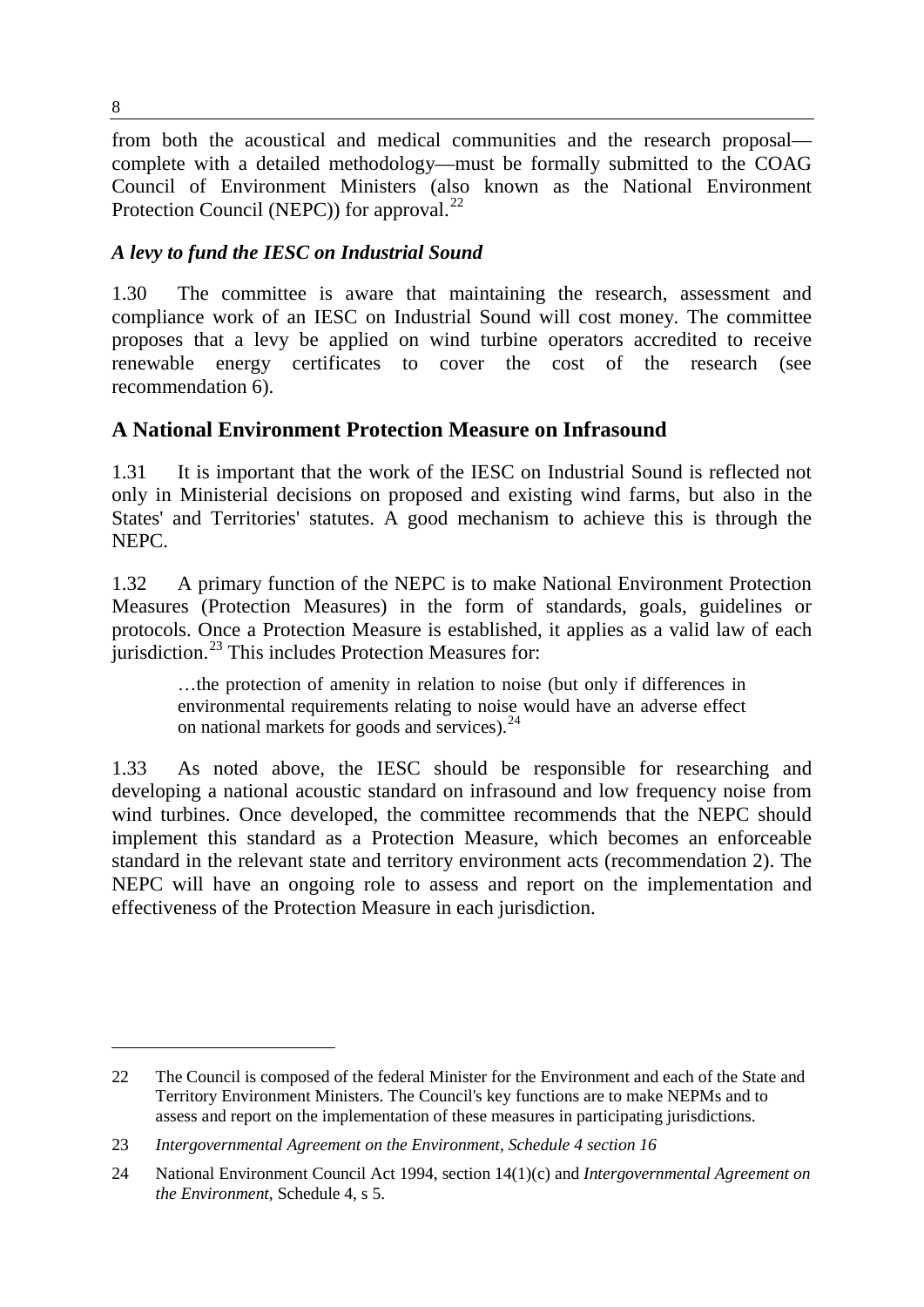## **National Wind Farm Guidelines**

1.34 At the same time as establishing the Protection Measure, the NEPC would finalise National Guidelines to establish standards for other issues including visual, landscape, fauna and community impacts, shadow flicker, aircraft safety and wind turbine noise (with the inclusion of infrasound and low frequency noise, which will be enforced through a Protection Measure).

1.35 Draft National Wind Farm Guidelines (National Guidelines) were first proposed nearly a decade ago and reached draft form in 2010. These guidelines were not mandatory, but were intended to encourage improvements in state and territory processes for evaluating wind farm proposals by clearly outlining the key principles and issues for consideration during the assessment stage.

1.36 The draft National Guidelines were later abandoned by the former Australian Government in 2012. It is not a coincidence that progress to develop nationally consistent state and territory level wind farm development guidelines has faltered at the same time.

1.37 By the sheer weight of submissions to this inquiry alone, some from the regulatory decision-makers themselves, it is clear that the planning frameworks have failed to address community concerns, or to create nationally consistent wind farm development and monitoring standards to give certainty to the renewable energy generation market.

1.38 The committee argues that there is an ongoing role for the Australian Government to play in the development of a consistent, transparent and sustainable regulatory framework for the development, monitoring and compliance of wind farms. In the first instance, National Wind Farm Guidelines must be implemented (recommendation 3). These must set minimum standards (which all jurisdictions must observe) on the following issues:

- ongoing wind farm operator compliance with planning conditions and requirements for holding records;
- requirements that wind farm operators publicly disclose certain operating data;
- buffer distances between turbines and residences;
- specific requirements for community and stakeholder consultation at each stage of planning, development and operation;
- visual and landscape impacts;
- the impact on birds and bats;
- indigenous heritage issues;
- aircraft safety; and
- the property rights of neighbours.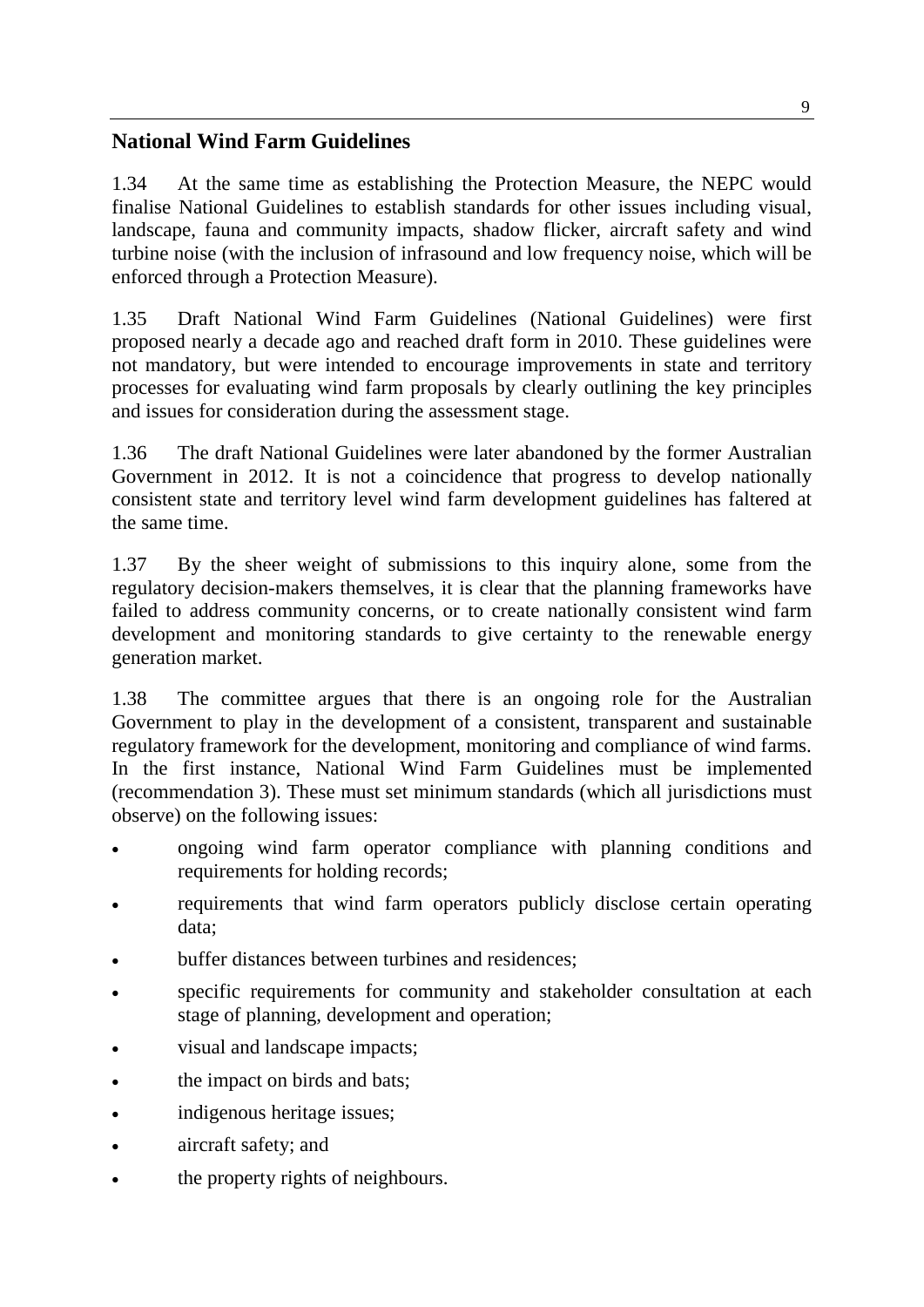1.39 In the context of neighbours' property rights, the committee notes the concerns of Grain Producers SA that the location of the wind turbines on adjacent farming lands will have a significant impact on the neighbouring farm businesses to carry out the practice of profitably growing crops. It also noted that farmers adjacent to wind turbines will experience 'significant financial loss due to a decrease in the value of their farmland due to changes in the way they are able to go about farming'.<sup>[25](#page-9-0)</sup>

1.40 The committee believes that the Australian Government should carefully consider the case for codifying certain guidelines to ensure that the States and Territories are compliant.

## **Stricter monitoring and compliance of wind farms**

1.41 This inquiry has received considerable evidence that wind farm operators have often not been compliant with approval conditions and noise standards. The committee is dissatisfied with the current monitoring and compliance processes which it considers to be a patchwork and which have caused considerable community angst and frustration.

1.42 The problem of poor monitoring and compliance of wind farms partly reflects the lack of dedicated resources. Clearly, local councils lack resources and expertise to monitor compliance with approval conditions and noise standards. The committee has also received evidence from submitters that despite the repeated calls from residents to investigate alleged wind farm breaches, the council concerned has failed to even investigate.<sup>[26](#page-9-1)</sup>

1.43 Local councils have themselves acknowledged they lack the technical knowledge, expertise, workforce or financial resources to properly deal with development applications for wind farms and the on-going compliance and monitoring of same.[27](#page-9-2) Furthermore, where legal challenges are mounted by either residents or wind turbine proponents, the astronomical costs incurred ultimately fall on their ratepayers. The financial burdens are particularly acute for smaller shire councils.

1.44 State Governments have commissioned an acoustician to perform wind farm noise audits, with the State EPA and the relevant council involved as formal observers. The noise audits have been conducted in accordance with the standard covering environmental auditing. However, this work had been irregular and the findings have often been met with community cynicism.

<span id="page-9-0"></span><sup>25</sup> Mr Darren Arney, *Proof Committee Hansard*, 10 June 2015, p. 50.

<span id="page-9-1"></span><sup>26</sup> Tarwin Valley Coastal Guardians, *Submission 45*, p. 28.

<span id="page-9-2"></span><sup>27</sup> See Moorabool Shire Council, *Submission 375*, p. 2; Moyne Shire Council, *Submission 460*, p. 6; Tablelands Regional Council, *Submission 158*, p. 2; Pyrenees Shire Council, *Submission 47*, p. 2.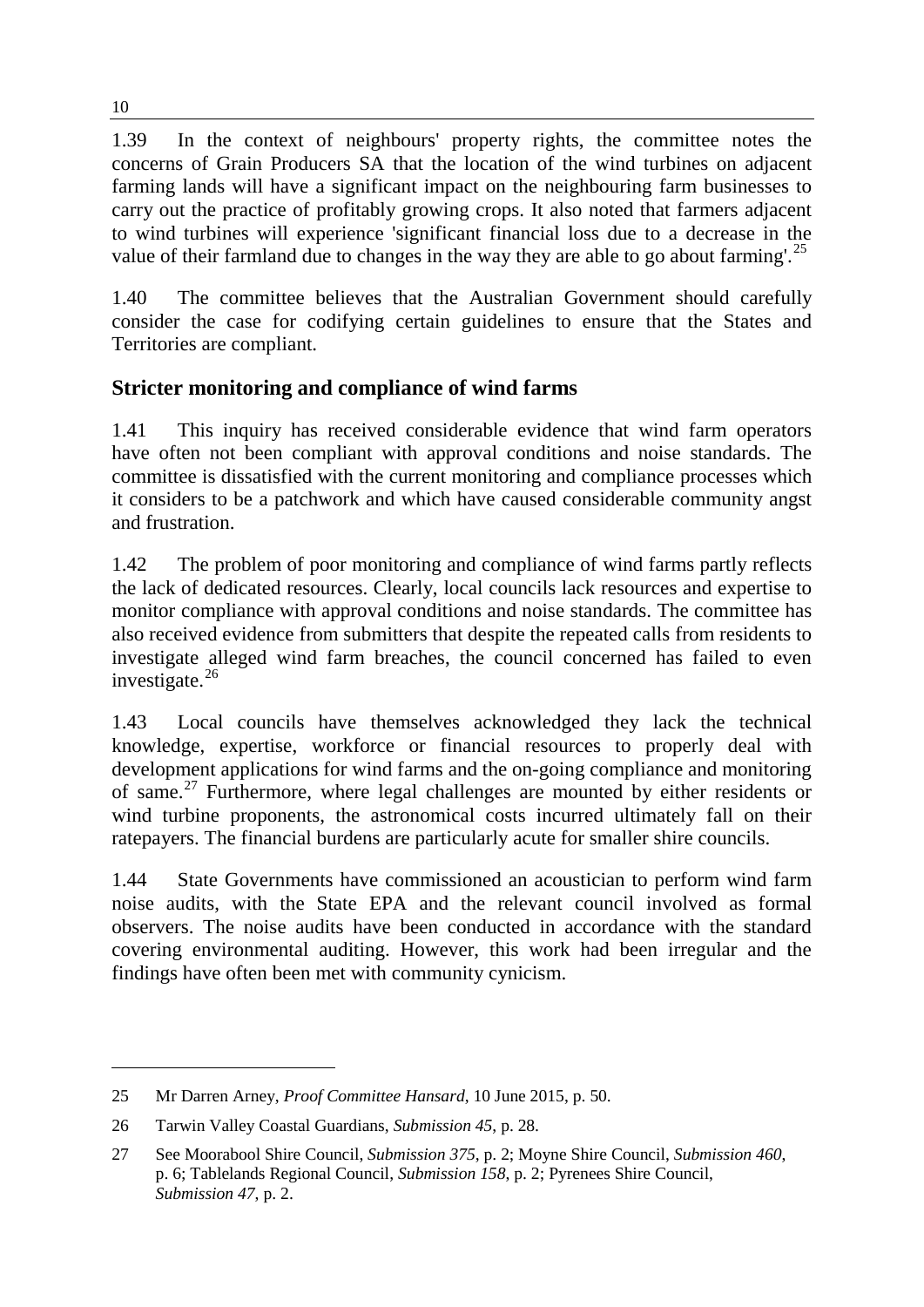1.45 The committee is interested in the progress of discussions between the Municipal Association of Victoria (MAV), its council members and the Victorian Government to consider shifting the wind farm compliance and monitoring burden to the State EPA. The MAV has told the committee that ideally, the State EPA would operate a licensing regime for wind farms with compliance occurring on a fee-for-service basis.<sup>[28](#page-10-0)</sup> The annual compliance certificate must be the subject of an independent audit.

1.46 The proposal of State-based licensing system conducted by the EPA's to accredit acousticians has merit. It would certainly take the pressure off councils. A fee-for-service model—in addition to the fee for the proposed IESC on Industrial Sound—would ensure that State EPAs have adequate resources. It would also provide regulatory certainty for the wind farm industry.<sup>[29](#page-10-1)</sup>

1.47 The committee notes that similar to the method used to ensure compliance with the Building Code of Australia, wind farm developers could be required to receive certificates of compliance with National Wind Farm Development Standards from an independent inspector at key points of development: site selection; project feasibility; planning and approvals; construction; commissioning and operations and decommissioning.

1.48 In its final report, the committee will consider in more detail the idea of a feefor-service licensing regime run by State EPAs. The final report will also consider the case for strengthening the CER's role and powers to approve or suspend accreditation in the event that a wind farm operator fails to comply with the requisite terms and conditions.

# **A National Wind Farm Ombudsman**

-

1.49 This inquiry has gathered considerable evidence from citizens and community groups with real and genuine concerns about the way they have been treated by wind farm companies, local councils and State planning officials. While the committee has and will consider these complaints in making its recommendations, it has no power to properly investigate them or respond directly.

1.50 The committee recommends that the Commonwealth Government establish a National Wind Farm Ombudsman in Australia with responsibility for recording and categorising complaints about the operation of wind farms (see recommendation 5). An independent commonwealth authority would have the capacity to work across multiple jurisdictions, and investigate breaches of any relevant piece of legislation or framework. This would create a one-stop shop to refer complaints to relevant state authorities and help ensure that such complaints are satisfactorily dealt with.

<span id="page-10-0"></span><sup>28</sup> See Mr Gareth Hately, Municipal Council of Victoria, *Proof Committee Hansard*, 9 June 2015, p. 54.

<span id="page-10-1"></span><sup>29</sup> See Mr Hately, *Proof Committee Hansard*, 9 June 2015, p. 54.